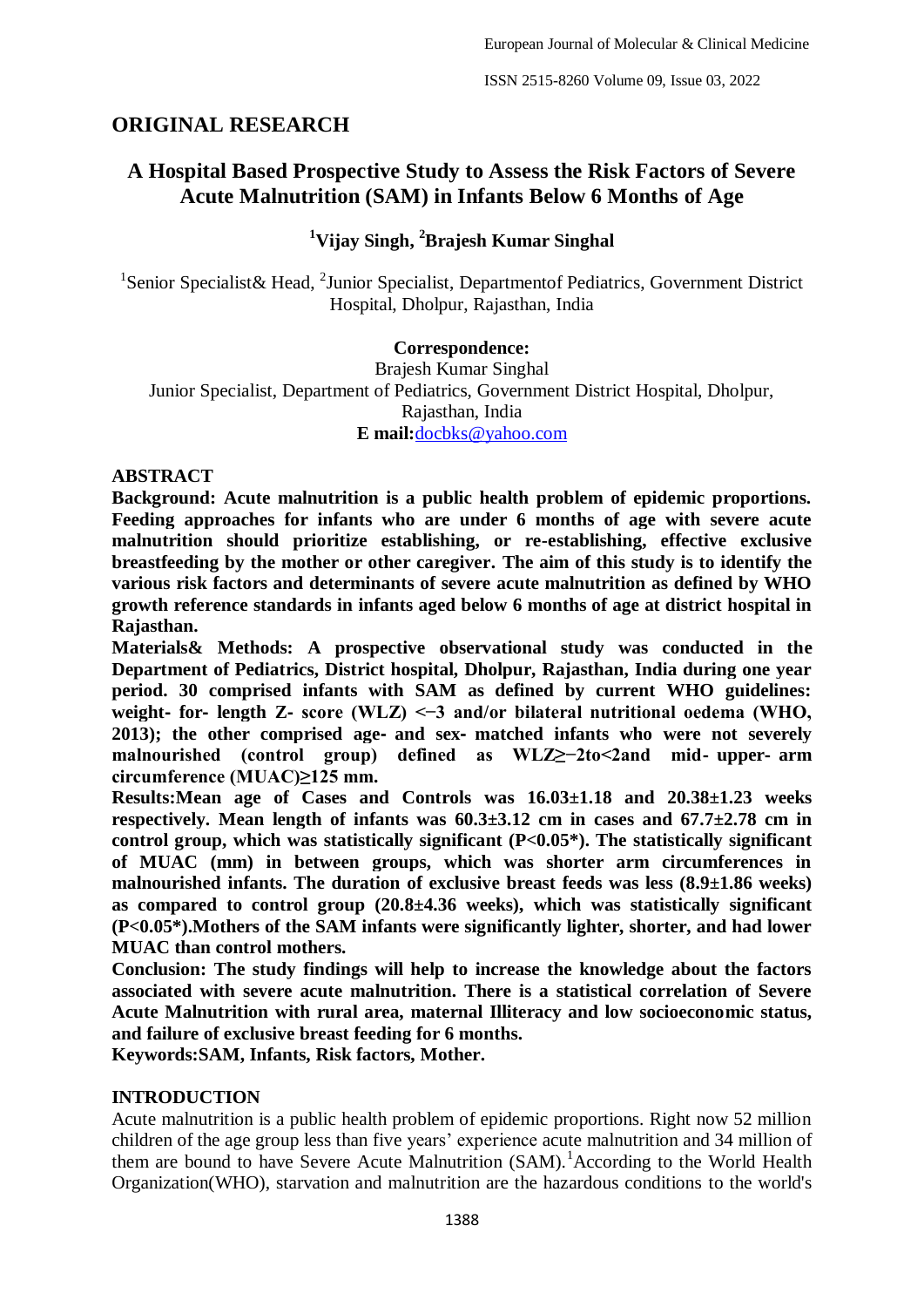public health.<sup>2</sup>Malnutrition not only increases their risk of death or disability from common pediatric illnesses, such as respiratory tract infections and diarrhea, but also causes deficits in intellectual development and long-term health.<sup>3-5</sup>In infants who are under 6 months of age, severe acute malnutrition is defined by a very low weight-for-length or the presence of bilateral pitting oedema. Severe acute malnutrition is increasingly being recognized in infants under 6 months of age and is often associated with higher mortality in young infants than in older infants and children.<sup>6</sup>

In addition to causative factors such as low birth weight, persistent diarrhoea and chronic underlying diseases or disability, the development of severe acute malnutrition in infants under 6 months of age commonly reflects suboptimal feeding practices, especially breastfeeding practices.<sup>6</sup>

There are important physiological differences between young infants and older children that may require modified management approaches or clinical interventions. Clinical signs of infection and hydration status may also be more difficult to identify and interpret in the younger infant. WHO has developed a set of recommendations for the identification and management of severe acute malnutrition in infants who are under  $6$  months of age.<sup>6</sup> Feeding approaches for infants who are under 6 months of age with severe acute malnutrition should prioritize establishing, or re-establishing, effective exclusive breastfeeding by the mother or other caregiver. <sup>6</sup>The aim of this study is to identify the various risk factors and determinants of severe acute malnutrition as defined by WHO growth reference standards in infants aged below 6 months of age at district hospital in Rajasthan.

### **MATERIALS & METHODS**

A prospective observational study was conducted in the Department of Pediatrics, District hospital, Dholpur, Rajasthan, India during one year period. 30 comprised infants with SAM as defined by current WHO guidelines: weight- for-length Z- score (WLZ)  $\leq$ -3 and/or bilateral nutritional oedema(WHO, 2013); the other comprised age- and sex- matched infants who were not severely malnourished (control group) defined as WLZ≥−2to<2and mid- upper- arm circumference (MUAC)>125 mm. Exclusions were infants from twin/multiple pregnancies and those with obvious congenital anomalies that could affect feeding (e.g., cleft lip or palate).

#### **METHODS**

Detailed clinical history including child's Personal data (age, sex, religion, area, birth weight); Immunization history, developmental history, nutritional history including feeding practices was obtained using a predesigned questionnaire. Modified Kuppuswamy scale was used for scoring socioeconomic class. Detailed clinical examination and anthropometric measurements-weight, height and mid arm circumference was recorded.

#### **STATISTICAL ANALYSIS**

Simple distribution of the study variables and the cross tabulation were applied. Student t-test was applied to compare the means of variables. Chi-square  $(\gamma 2)$  was done for statistical significance. Data was analyzed using SPSS 21.0 V software. p-value of < 0.05 significant.

## **RESULTS**

Mean age of Cases and Controls was  $16.03 \pm 1.18$  and  $20.38 \pm 1.23$  weeks respectively. Out of 30 SAM Cases, 60% were from rural area whereas 70% of controls belonged to rural region. Twenty-one (70%) mothers of Cases were Illiterate, whereas only 30 % of mothers in Controls were illiterate. Twenty-six (86.66%) Cases belonged to lower & upper lower, whereas 83.33% controls. Majority of cases (70%) had <2.5 kg body weight in both groups.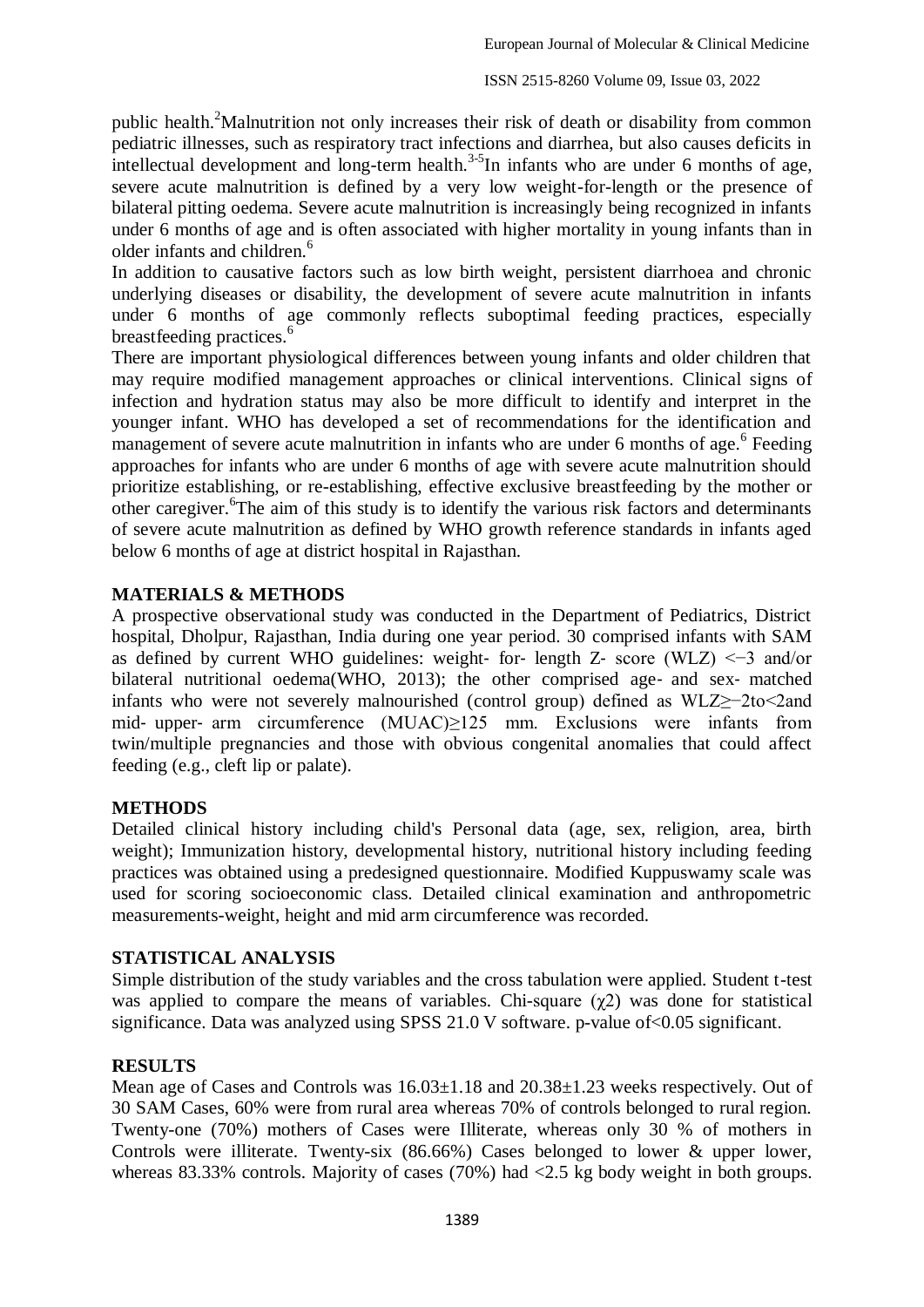ISSN 2515-8260 Volume 09, Issue 03, 2022

Mean length of infants was  $60.3\pm3.12$  cm in cases and  $67.7\pm2.78$  cm in control group, which was statistically significant (P<0.05\*). The statistically significant of MUAC (mm) in between groups, which was shorter arm circumferences in malnourished infants. The duration of exclusive breast feeds was less (8.9±1.86 weeks) as compared to control group (20.8±4.36 weeks), which was statistically significant (P<0.05<sup>\*</sup>). Mothers of the SAM infants were significantly lighter, shorter, and had lower MUAC than control mothers (table 1).

| Socio-demographic                          |                     | $SAM(N=30)$       | Control $(N=30)$ | <b>P-value</b> |
|--------------------------------------------|---------------------|-------------------|------------------|----------------|
| Age (in weeks)                             |                     | $16.03 \pm 1.18$  | $20.38 \pm 1.23$ | $< 0.05*$      |
| <b>Sex</b>                                 | <b>Male</b>         | 10                | 10               | 1.00           |
|                                            | <b>Female</b>       | 20                | 20               |                |
| Area                                       | <b>Rural</b>        | 18                | 21               | $< 0.05*$      |
|                                            | <b>Urban</b>        | 12                | 9                |                |
| <b>Religion</b>                            | <b>Hindus</b>       | 24                | 22               | >0.05          |
|                                            | <b>Muslims</b>      | 5                 | 6                |                |
|                                            | <b>Others</b>       | 1                 | $\overline{2}$   |                |
| <b>Education</b>                           | <b>Illiterate</b>   | 21                | 15               | $< 0.05*$      |
|                                            | <b>Primary</b>      | 7                 | 13               |                |
|                                            | <b>Higher</b>       | $\overline{2}$    | $\overline{2}$   |                |
| Socio-economic                             | Lower               | 18                | 9                | $< 0.05*$      |
| status                                     | <b>Upper lower</b>  | 8                 | 16               |                |
|                                            | <b>Lower middle</b> | $\overline{4}$    | 3                |                |
|                                            | <b>Upper middle</b> | $\overline{0}$    | $\overline{2}$   |                |
| <b>Birth weight</b>                        | $<2.5$ kg           | 21                | 18               | >0.05          |
|                                            | $\geq$ 2.5 kg       | 9                 | 12               |                |
| Length (cm)                                |                     | $60.3 \pm 3.12$   | $67.7 \pm 2.78$  | $< 0.05*$      |
| <b>MUAC</b> (mm)                           |                     | $102.5 \pm 12.18$ | $130.5 \pm 8.92$ | $< 0.05*$      |
| Duration of exclusive breast feeding (wks) |                     | $8.9 \pm 1.86$    | $20.8 + 4.36$    | $< 0.05*$      |
| Mother's BMI $(kg/m2)$                     |                     | $21.2 \pm 3.30$   | $22.5 \pm 3.42$  | >0.05          |

| Table 1: Sociodemographic characteristics of the study participants |  |  |
|---------------------------------------------------------------------|--|--|
|                                                                     |  |  |

Chi-square test

#### **DISCUSSION**

Malnutrition is the leading cause of morbidity and mortality among children due to acute illness and its adverse effects.

33.33% among cases were male and 66.66% were female. There was no significant association between gender and SAM with p- value of 1.00. Similar observations were made by Iqbal et al., in their study done in Bangladesh (240 males and 239 females) and Abate et al, study done in Nairobi, Ethiopia  $(51.2\%$  were male and 48.8% were female).<sup>7,8</sup>

65% of participating infants were from rural region whereas only 35% belong to urban region. There was a significant association between SAM and rural region with p value <0.05. In rural areas inadequacies in nutrition and health education, nutritional surveillance, nutritional rehabilitation, primary health care, early diagnosis and prompt treatment etc. contribute to and perpetuate malnutrition.

Amsalu S et al in their study found that maternal illiteracy is one of the important risk factors associated with child malnutrition.<sup>9</sup> Studies done by Dhatrak PP et al.<sup>10</sup> at NKP Salve institute of medical Sciences, Nagpur in and Paramita and Senugupta et  $al<sup>11</sup>$  done in Urban slum of Ludhiana have identified maternal education as a significant determinant of child nutrition with illiterate mothers having more underweight children  $(p=0.004)$ .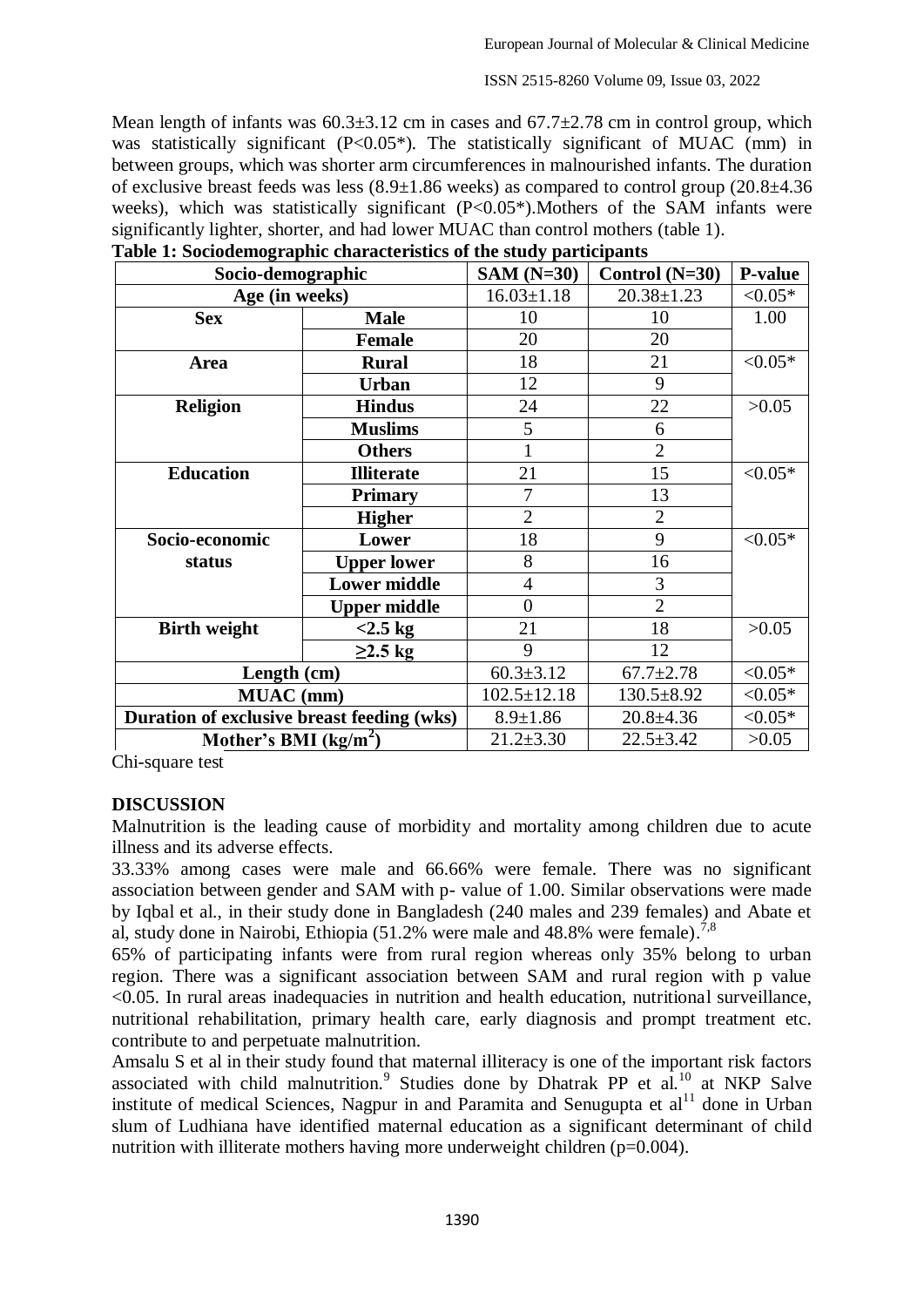Our study showed statistically significant association between low socioeconomic class and severe acute malnutrition (p-value  $\langle 0.05^* \rangle$ ). Goyal S et al in their study at Madhya Pradesh, found that poor socioeconomic status is a risk factor for SAM.<sup>12</sup> In a similar study done by Solomon Amsalu et al found that the socioeconomic risk factors for severe acute malnutrition were maternal illiteracy (OR=3.83, 95% CI 1.93-7.67), paternal illiteracy (OR=2.04, 95% CI 1.13- 3.71), monthly family income of less than 50 USD (OR =3.44, 95% CI 1.66-7.20) and large family size with the number of children greater than 3 (OR=1.96, 95% CI 1.04-3.73).<sup>9</sup> In a study done at NKP Salve institute of medical sciences at Nagpur, low socioeconomic status was associated with malnutrition in 74.44%. <sup>10</sup>

Our results also highlight the need to consider maternal factors when evaluating potentially at‐ risk infants. For instance, our observed association between SAM infants and maternal anthropometric deficit on univariate analysis is consistent with other evidence that maternal nutritional status has both short- and long- term associations with infant health.<sup>13</sup> That supplementing undernourished mothers might have also benefits for their infants is biologically plausible but needs more evidence.<sup>14</sup>

In this study 80% of controls were given exclusive breast feeding for 6 months whereas only 40% Cases were given exclusive breast feeding till 6months of age with p value of <0.05. Similar results were seen in other studies. Solomon amsalu found that lack of exclusive breastfeeding in the first six months of age was associated with severe malnutrition  $(OR=3.00, 95\% \text{ CI } 1.58-5.73).$ <sup>9</sup>

### **CONCLUSION**

The study findings will help to increase the knowledge about the factors associated with severe acute malnutrition. Not many community-based case-control studies done in India to identify the risk factors. There is a statistical correlation of Severe Acute Malnutrition with rural area, maternal Illiteracy and low socioeconomic status, and failure of exclusive breast feeding for 6 months.

#### **REFERENCES**

- 1. What is acute malnutrition Action Against Hunger [Internet]. [cited 2014 Sep 10]. Available from: [http://www.actionagainsthunger.org.uk/what-we-do/about](http://www.actionagainsthunger.org.uk/what-we-do/about-acutemalnutrition/what-is-acute-malnutrition/)[acutemalnutrition/what-is-acute-malnutrition/.](http://www.actionagainsthunger.org.uk/what-we-do/about-acutemalnutrition/what-is-acute-malnutrition/)
- 2. Bahariah Baharin. malnutrition: Introduction [Internet]. [cited 2014 Sep 10]. Available from: [http://questgarden.com/78/83/4/090330190842/.](http://questgarden.com/78/83/4/090330190842/)
- 3. Black RE, Allen LH, Bhutta ZA, et al; Maternal and Child Undernutrition Study Group. Maternal and child undernutrition: global and regional exposures and health consequences. Lancet. 2008;371:243–60.
- 4. Black RE, Victora CG, Walker SP, et al. Maternal and child undernutrition and overweight in low-income and middle-income countries. Lancet. 2013;382:427– 51.
- 5. Victora CG, Adair L, Fall C, et al; Maternal and Child Undernutrition Study Group. Maternal and child undernutrition: consequences for adult health and human capital. Lancet. 2008;371:340–57.
- 6. Kerac M, Blencowe H, Grijalva-Eternod C, et al. Prevalence of wasting among under 6 month-old infants in developing countries and implications of new case definitions using WHO growth standards: a secondary data analysis. Arch Dis Childhood. 2011;96:1008– 13.
- 7. Hossain IM, Yasmin R, Kabir I. Nutritional and immunization status, weaning practices and socioeconomic conditions of under five children in three villages of Bangladesh. Ind J Pub Health. 1999;43(1):37-41.